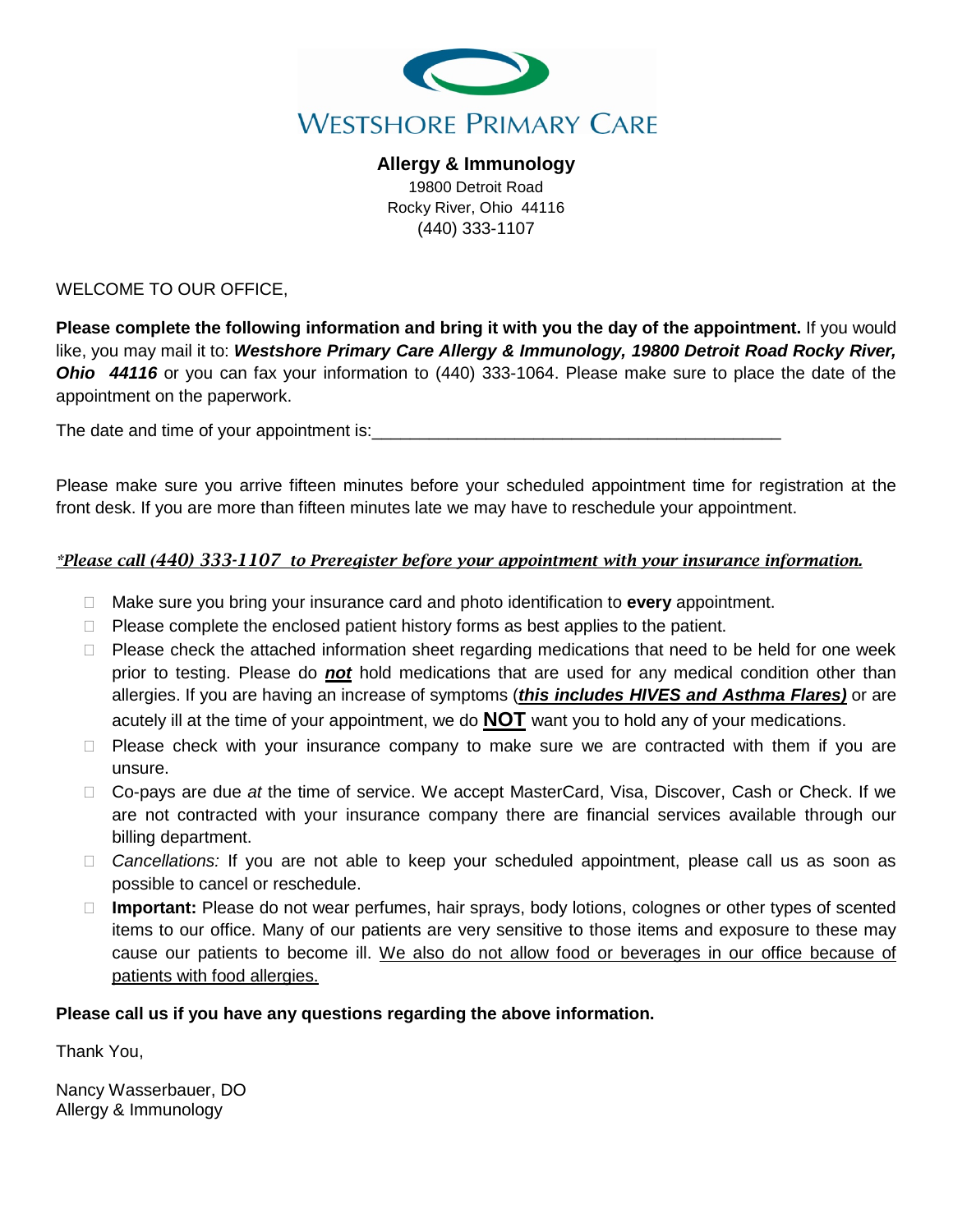# **ALLERGY TESTING**

In order to do allergy testing, antihistamines need to be stopped prior to the testing. You do not need to stop decongestants, but please note that many brands available over the counter combine decongestants with antihistamines. If you are not sure, do not take the medicine.

## **DO NOT STOP ANY MEDICATIONS FOR ASTHMA OR HIVES**

## **DO NOT STOP ANY HEART, DIABETES, HIGH BLOOD PRESSURE, ANTIBIOTICS OR OTHER MEDICATIONS FOR CHRONIC CONDITIONS**

| <b>STOP 5-7 DAYS PRIOR TO</b><br><b>TESTING</b>                                                                                                                                                                                                                                                                                                                                                                         | <b>STOP 3-5 DAYS PRIOR TO</b><br><b>TESTING</b>                                                                                                                                                                                                                                                                                                                                                                                                         | STOP 48-72 HOURS PRIOR TO<br><b>TESTING</b>                                                                                                                                                                                                 |
|-------------------------------------------------------------------------------------------------------------------------------------------------------------------------------------------------------------------------------------------------------------------------------------------------------------------------------------------------------------------------------------------------------------------------|---------------------------------------------------------------------------------------------------------------------------------------------------------------------------------------------------------------------------------------------------------------------------------------------------------------------------------------------------------------------------------------------------------------------------------------------------------|---------------------------------------------------------------------------------------------------------------------------------------------------------------------------------------------------------------------------------------------|
| Alavert/ Claritin (Loratadine)<br>Clarinex<br>Allegra (Fexofenadine)<br>Xyzal<br>Zyrtec<br>Aller-Chlor, C.P.M., Chlo-Amine,<br>Chlor-Allergy, Chlor-Mal, Chlor-<br>Trimeton, Chlorphen<br>(Chlorpheniramine)<br>Allerhist-1, Contac 12 hr Allergy,<br>Tavist -1(Clemastine)<br>Periactin<br>Atarax. Rezine (Hydroxyzine)<br>PBZ & PBZ-SR (Tripelennamine)<br>Phenergan<br>Promethazine<br>Prorex<br>Zantac (Ranitidine) | <b>Extendryl Actifed Sinus Day</b><br><b>AllerX Aler-Dryl</b><br>Tussi products (pyrlamine)<br>Benadryl<br><b>Comtrex Calm-Aid</b><br>Rynatan Compoz Nighttime<br><b>Unisom Diphedryl</b><br>Benadryl (Diphenhydramine)<br>Diphen-Allergy<br><b>Duradryl/Rondec Genahist</b><br>Semprex Hydramine<br><b>Tylenol PM Nytol</b><br><b>Tanafed Scot-Tussin Allergy</b><br><b>Polaramine Sominex</b><br><b>Tylenol PM Twilite</b><br><b>Unisom Sleepgels</b> | Dimetapp (Brompheniramine)<br>Bonine (Meclizine) Triaminic<br><b>Dimetapp Products</b><br><b>Pediacare Products</b><br>Any product with:<br>Carboximine<br><b>Triprolidine HCL</b><br>Dosylamine succinate<br>Drixoral (Dexbrompheniramine) |
|                                                                                                                                                                                                                                                                                                                                                                                                                         |                                                                                                                                                                                                                                                                                                                                                                                                                                                         |                                                                                                                                                                                                                                             |
| <b>STOP 24 HOURS PRIOR TO</b><br><b>TESTING (Eye Drops)</b>                                                                                                                                                                                                                                                                                                                                                             | <b>STOP 24 HOURS PRIOR TO</b><br><b>TESTING (Nasal Sprays)</b>                                                                                                                                                                                                                                                                                                                                                                                          | <b>DECONGESTANTS OKAY TO</b><br><b>TAKE</b>                                                                                                                                                                                                 |
| Visine-A Optivar<br><b>Zaditor Elestat</b><br>Alaway Vascaon<br>Patanol Opticon<br>Pataday Livostin<br>DO NOT STOP ANY EYE DROP<br><b>FOR OTHER EYE</b><br><b>CONDITIONS SUCH AS</b><br><b>GLAUCOMA OR INFECTIONS</b>                                                                                                                                                                                                   | Astepro<br>Astelin<br>Patanase<br>Corticosteroid nose sprays do<br>not need to be stopped<br>(Flonase, Nasonex, Nasacort,<br>Rhinocort, Veramyst, Nasarel)                                                                                                                                                                                                                                                                                              | Sudafed - Pseudoephedrine<br>Afrin Nasal products<br>Neosynephrine nasal products<br>Phenylephrin                                                                                                                                           |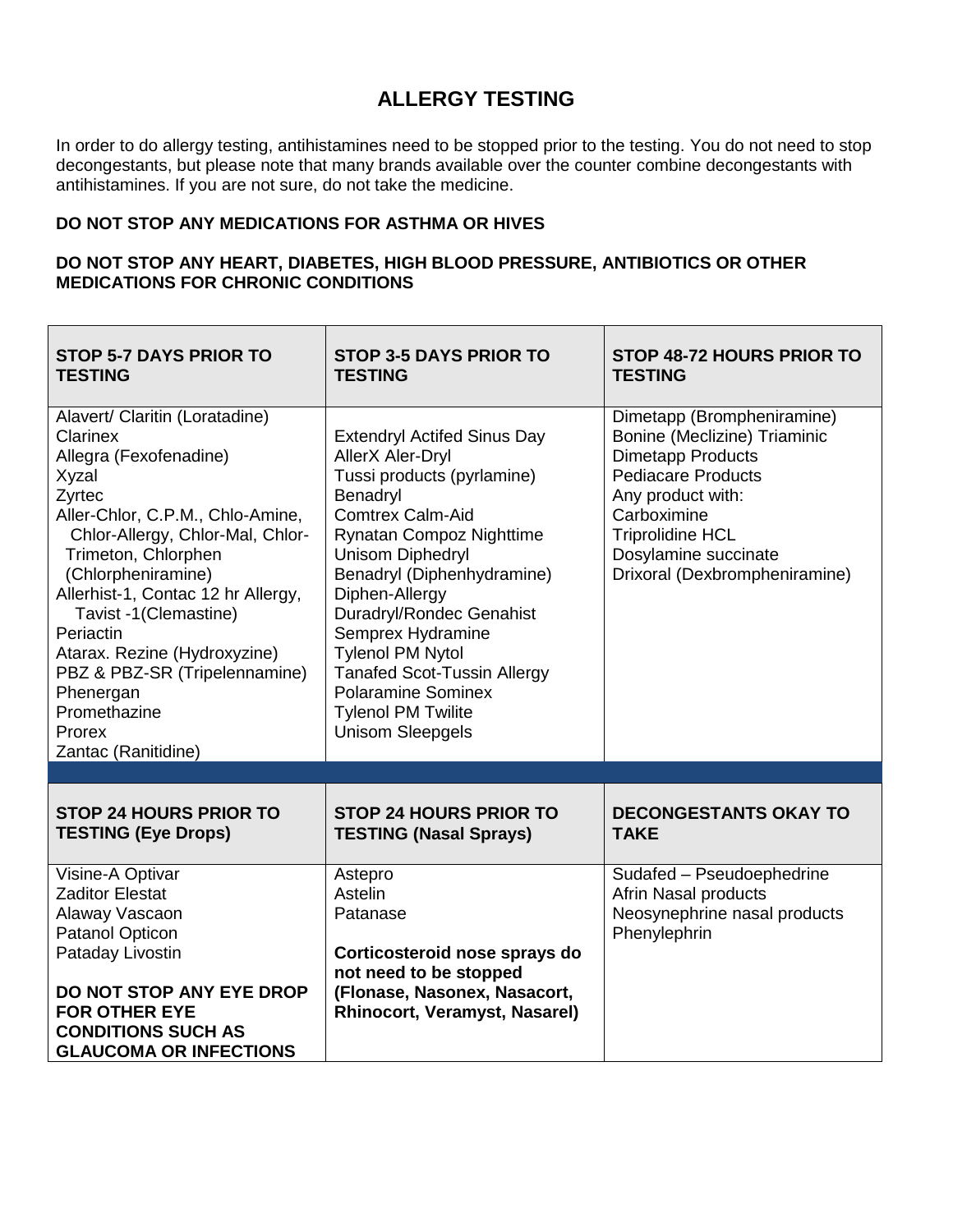#### **PATIENT QUESTIONNAIRE**

**Please return completed questionnaire prior to your appointment, or bring with you to your appointment.**

| <b>NAME</b>              |                                                                                                                                                                | <b>BIRTHDATE</b>                                                                     | AGE                                | <b>SEX</b>                                                    |
|--------------------------|----------------------------------------------------------------------------------------------------------------------------------------------------------------|--------------------------------------------------------------------------------------|------------------------------------|---------------------------------------------------------------|
| APPT. DATE               | REFERRED BY                                                                                                                                                    | <b>PRIMARY CARE</b>                                                                  |                                    |                                                               |
| <b>Reason for visit:</b> | $\Box$ Environmental allergies<br>$\Box$ Eczema/Atopic dermatitis<br>$\Box$ Immunodeficiency<br>$\Box$ Stinging insect allergy<br>$\Box$ Other-please explain: | $\Box$ Food allergy<br>$\Box$ Hives/urticaria<br>$\Box$ Cough<br>$\Box$ Drug allergy | $\Box$ Asthma<br>$\Box$ Angioedema | $\Box$ Gastroesophageal reflux<br>$\Box$ Recurrent infections |

# **CURRENT MEDICATIONS WITH DOSAGE ( INCLUDING OVER THE COUNTER AND HERBAL SUPPLEMENTS)**

| <u> 2000 - 2000 - 2000 - 2000 - 2000 - 2000 - 2000 - 2000 - 2000 - 2000 - 2000 - 2000 - 2000 - 2000 - 2000 - 200</u> | 5<br><u> 1989 - Johann Stein, september 1989 - Amerikaansk politiker (d. 1989)</u> |
|----------------------------------------------------------------------------------------------------------------------|------------------------------------------------------------------------------------|
|                                                                                                                      |                                                                                    |
| 3                                                                                                                    | $\begin{array}{c} \mathbf{7} \qquad \qquad \\ \hline \end{array}$                  |
|                                                                                                                      | 8                                                                                  |
|                                                                                                                      |                                                                                    |
| Have you taken cortisone (steroids) topical and oral $\Box$ YES $\Box$ NO If yes, when?                              |                                                                                    |
| Have you used antihistamines? $\Box$ YES $\Box$ NO If yes, name: $\Box$                                              |                                                                                    |
| Have you had allergy shots in the past: $\Box$ YES $\Box$ NO                                                         |                                                                                    |
| Do you have a nebulizer/aerosol machine? $\Box$ YES<br>□                                                             | NO                                                                                 |
|                                                                                                                      |                                                                                    |
| LAB TESTS/X-RAYS                                                                                                     | <b>DATE</b>                                                                        |
|                                                                                                                      |                                                                                    |
|                                                                                                                      |                                                                                    |

 $\overline{\phantom{a}}$ 

### **MEDICATIONS REACTIONS/ALLERGIES Please list any medication and reactions**

| Medication | Date taken | Reaction |
|------------|------------|----------|
|            |            |          |
|            |            |          |
|            |            |          |
|            |            |          |
|            |            |          |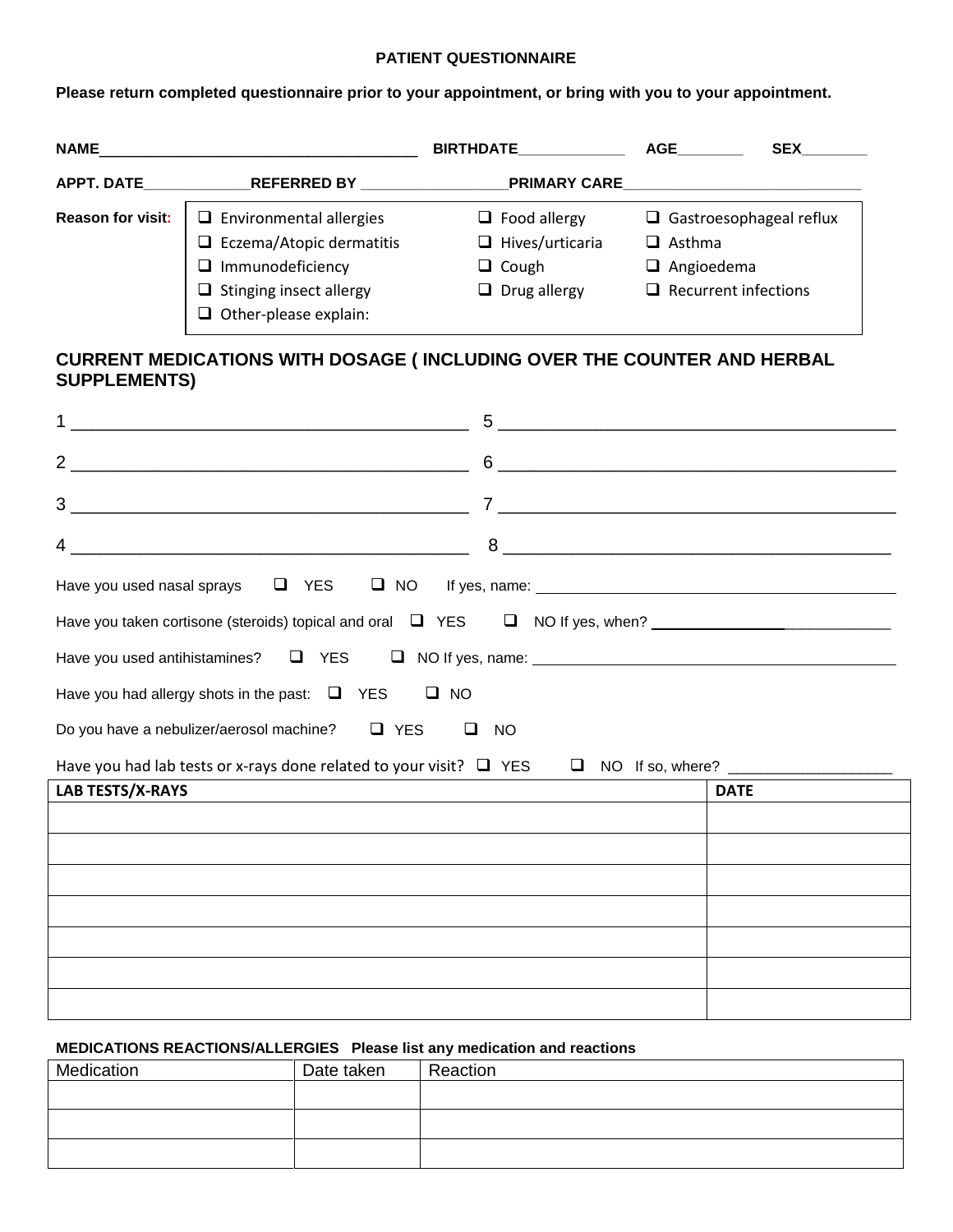| Patiem .<br>name: | <br><br>レ・レ | Page<br>ີິ |
|-------------------|-------------|------------|
|                   |             |            |

# **SYMPTOMS: Do you experience any of the following: (Check each box that applies)**

| <b>NOSE</b>                      | <b>SINUS</b>             | <b>CHEST</b>                                  | <b>SKIN</b>    |
|----------------------------------|--------------------------|-----------------------------------------------|----------------|
| Stuffy                           | Headache                 | Tightness                                     | Rash           |
| Sneezing                         | Sore throat              | Wheezing                                      | <b>Hives</b>   |
| Itching/Rubbing nose             | Post-nasal drainage      | Wheezing exposure to dust,<br>Pollen, animals | Eczema         |
| Clear/colorless<br>discharge     | Throat-clearing/sniffing | Wheezing with<br>colds/infections             | Swelling       |
| Thick/colored<br>discharge       | Hoarseness               | Wheezing/coughing after<br>Exercise           | <b>Itching</b> |
| Mouth-breathing                  | <b>Bad breath</b>        | Shortness of breath                           | Sores          |
| Snoring                          | Frequent infections      | Productive cough                              | What area?     |
| Loss/Decreased<br>sense of smell |                          | Dry cough                                     |                |
| Nosebleeds                       |                          |                                               |                |

| <b>EYES</b>  | <b>EARS</b>          |  |
|--------------|----------------------|--|
| Red          | Itching              |  |
| Itchy        | Full/Popping         |  |
| Watery       | Painful              |  |
| Dark Circles | Ringing/Hearing loss |  |
| Puffiness    | Frequent infections  |  |
|              |                      |  |
|              |                      |  |
|              |                      |  |
|              |                      |  |
|              |                      |  |
|              |                      |  |

### **TRIGGERS FOR YOUR SYMPTOMS**

Are your symptoms  $\Box$  Seasonal  $\Box$  Year-round

During what months /seasons are your symptoms the worse? \_\_\_\_\_\_\_\_\_\_\_\_\_\_\_\_\_\_\_\_\_\_\_\_

## Please check all of the following that seem to cause your symptoms to become worse

| Mowing/Yard work      | Weather change   | Perfume         | Morning       |
|-----------------------|------------------|-----------------|---------------|
| Vacuuming/Dust        | Wet weather      | Chemical fumes  | Afternoon     |
| Cedar                 | Dry weather      | Smoke           | Night         |
| Pollen                | Windy days       | Cleaning agents | Beer          |
| Mold or Mildew        | Hot days         | Newspaper       | Wine          |
| Damp areas            | Cold days        | Indoors         | <b>Stress</b> |
| Dogs                  | Air-conditioning | <b>Outdoors</b> | Other (list): |
| Cats                  | Air pollution    | At home         |               |
| Other animals (list): |                  | At work         |               |
|                       |                  |                 |               |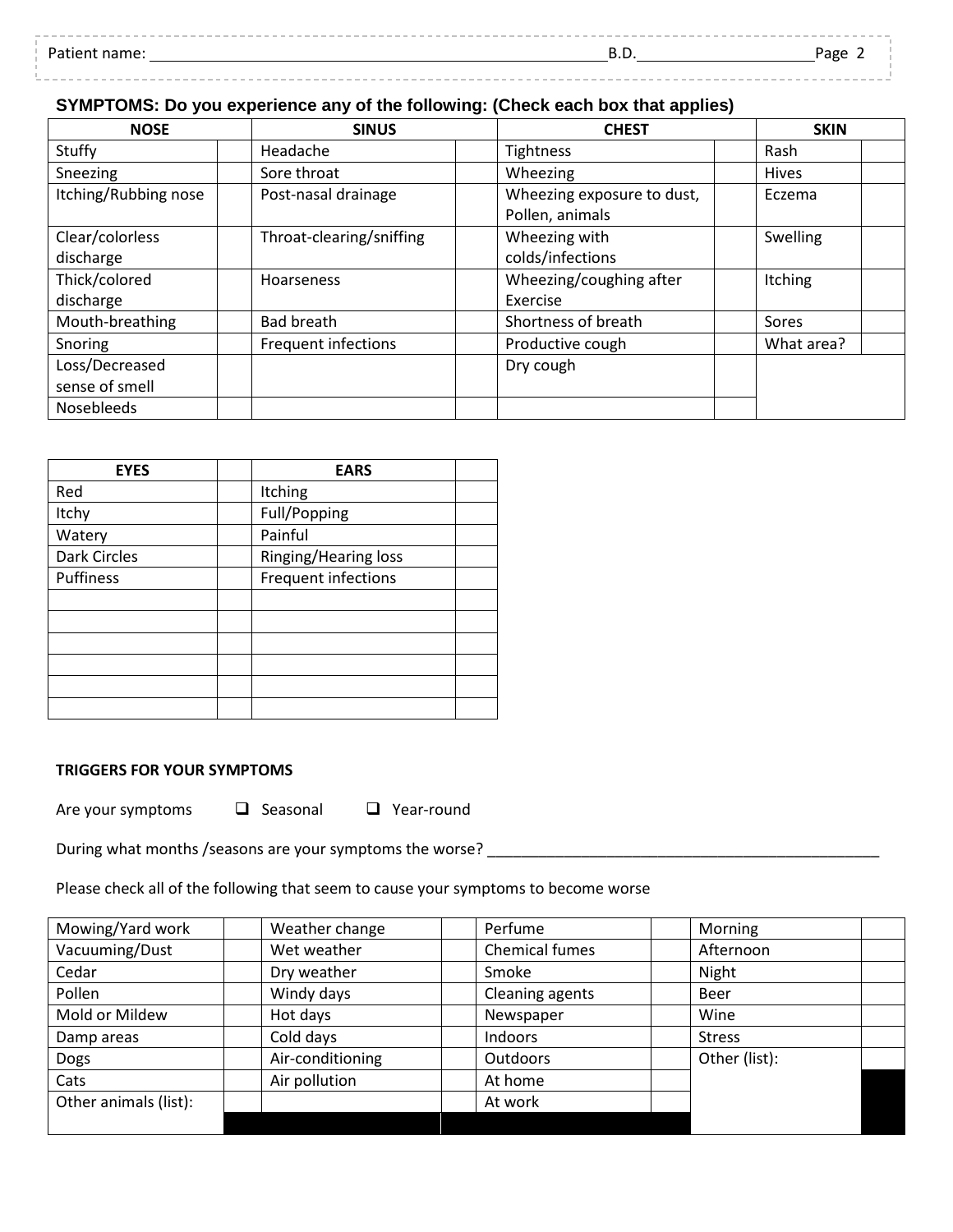| <b>DURATION/SEVERITY OF SYMPTOMS</b>                                                                                                                                                                                                            |                                                                                                                                                                                                                                |                         |
|-------------------------------------------------------------------------------------------------------------------------------------------------------------------------------------------------------------------------------------------------|--------------------------------------------------------------------------------------------------------------------------------------------------------------------------------------------------------------------------------|-------------------------|
|                                                                                                                                                                                                                                                 |                                                                                                                                                                                                                                |                         |
| Are symptoms $\Box$ Mild $\Box$ Moderate $\Box$ Severe                                                                                                                                                                                          | $\Box$ Frequent $\Box$ Constant<br>$\Box$ Rare<br>Interfering with life $\Box$ Yes $\Box$ No Preventing normal activities $\Box$ Yes $\Box$ No                                                                                 |                         |
| FOOD REACTIONS Have you ever had any systemic symptoms (itching, hives, wheezing, shortness of breath, throat<br>swelling, dizziness, fainting, shock) after ingesting a food or liquid? If yes, please list the food(s) and describe reaction: |                                                                                                                                                                                                                                |                         |
| Do you have intestinal symptoms (nausea, vomiting, cramps, pain, diarrhea) after ingestion of certain foods? If yes,<br>specify <b>Specify Specify Specify Specify Specify</b>                                                                  |                                                                                                                                                                                                                                |                         |
| <b>HOME ENVIRONMENT</b>                                                                                                                                                                                                                         |                                                                                                                                                                                                                                |                         |
| Do you live in a: $\Box$ House $\Box$ Apartment $\Box$ Condominium $\Box$ Mobile Home $\Box$ One story $\Box$ Two story                                                                                                                         |                                                                                                                                                                                                                                |                         |
| How long have you lived there? ________________years/months Age of home: __________________years                                                                                                                                                |                                                                                                                                                                                                                                |                         |
| Is it located on/near:<br>$\Box$ Water                                                                                                                                                                                                          | $\Box$ Vacant land $\Box$ Industrial area $\Box$ Farm                                                                                                                                                                          |                         |
| $\Box$ Window<br>Air conditioning:<br>$\Box$ Central                                                                                                                                                                                            | $\Box$ None<br>Ceiling fans:                                                                                                                                                                                                   | $\Box$ Yes $\Box$ No    |
| Type of flooring<br>$\Box$ Carpet $\Box$ Wood $\Box$ Tile $\Box$ Vinyl                                                                                                                                                                          | $\Box$ Other                                                                                                                                                                                                                   |                         |
| $\Box$ Throughout<br>$\Box$ In bedrooms                                                                                                                                                                                                         | $\Box$ Living room                                                                                                                                                                                                             |                         |
| How old is your mattress?__________________Type of mattress: $\Box$ Inner spring $\Box$ Water                                                                                                                                                   |                                                                                                                                                                                                                                | $\Box$ Allergy encasing |
|                                                                                                                                                                                                                                                 |                                                                                                                                                                                                                                | $\Box$ Allergy encasing |
| Do you have pets? Yes No If yes, list the number and kind (dog, cat, bird, etc.)                                                                                                                                                                |                                                                                                                                                                                                                                |                         |
| Are your allergy/asthma symptoms worse around your pets? $\Box$ Yes                                                                                                                                                                             | □<br>No                                                                                                                                                                                                                        |                         |
| $\Box$ Both<br>Do your pets live: $\Box$ Indoors $\Box$ Outdoors                                                                                                                                                                                |                                                                                                                                                                                                                                |                         |
| Do your pets sleep in your bedroom? $\Box$ Yes                                                                                                                                                                                                  | $\Box$ No Do your pets sleep on your bed? $\Box$ Yes                                                                                                                                                                           | $\Box$ No               |
| <b>WORK ENVIRONMENT</b> (as it applies to patient):                                                                                                                                                                                             |                                                                                                                                                                                                                                |                         |
|                                                                                                                                                                                                                                                 |                                                                                                                                                                                                                                |                         |
| How long have you worked there? ______________Your environment is: $\Box$ Carpeted $\Box$ Tiled                                                                                                                                                 |                                                                                                                                                                                                                                | $\Box$ Other            |
| $\Box$ No Is smoking permitted? $\Box$ Yes<br>Is it air conditioned?<br>$\Box$ Yes                                                                                                                                                              | $\Box$ No                                                                                                                                                                                                                      |                         |
| Are you exposed to chemicals or strong odors?<br>Yes                                                                                                                                                                                            | No If yes, please specify: 150 million of the set of the set of the set of the set of the set of the set of the set of the set of the set of the set of the set of the set of the set of the set of the set of the set of the  |                         |
| Are your symptoms worse at work?<br>$\Box$ No<br>$\Box$ Yes                                                                                                                                                                                     | If yes, please specify: The manufacturer of the set of the set of the set of the set of the set of the set of the set of the set of the set of the set of the set of the set of the set of the set of the set of the set of th |                         |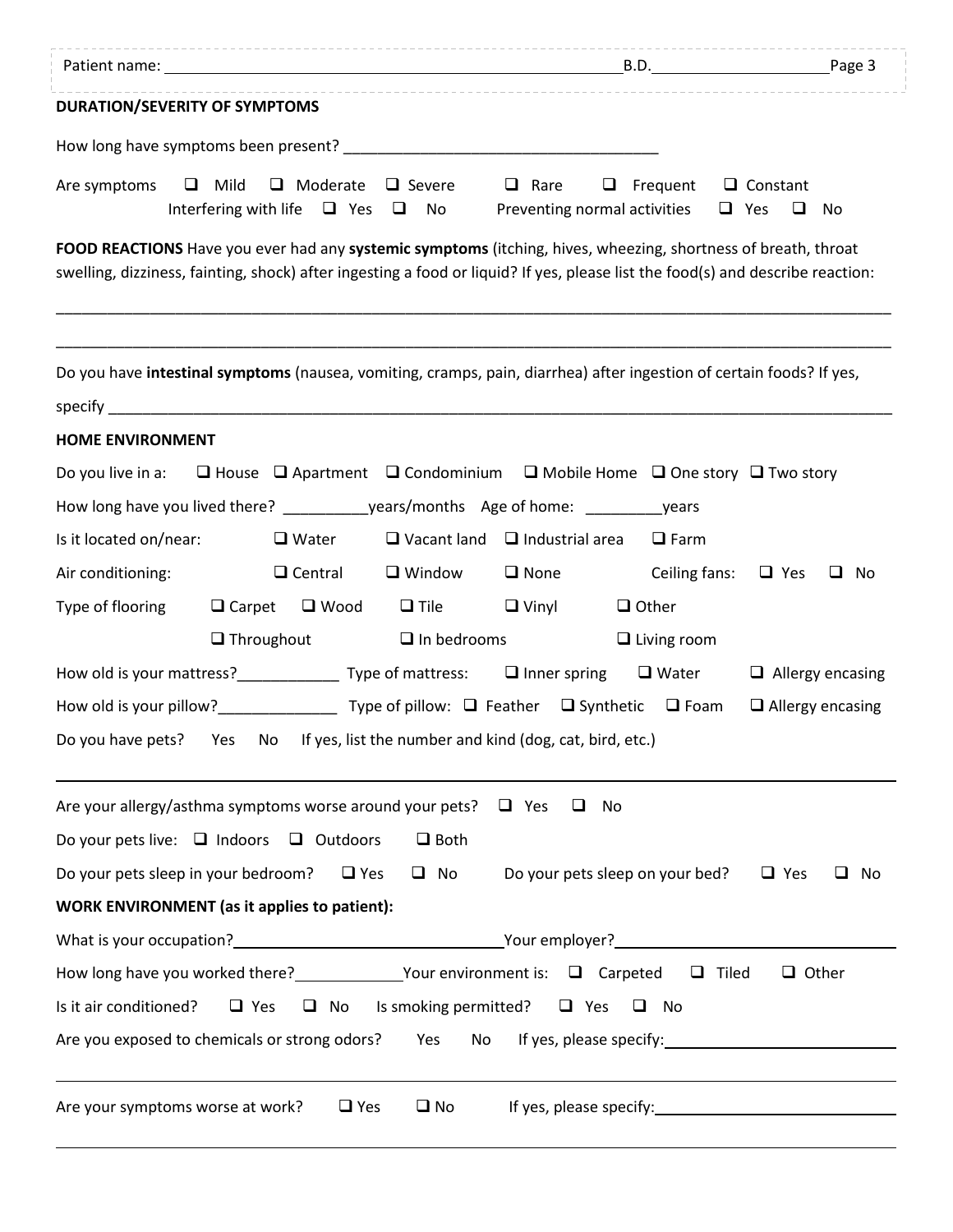| Patient name: Page 4                                                                                                                                                                                                             |                                   |             |
|----------------------------------------------------------------------------------------------------------------------------------------------------------------------------------------------------------------------------------|-----------------------------------|-------------|
| Have you missed time from work because of allergies/symptoms? $\Box$ Yes $\Box$ No If yes, how much time?: _______                                                                                                               |                                   |             |
|                                                                                                                                                                                                                                  |                                   |             |
| <b>SCHOOL HISTORY/ENVIRONMENT : (as applies to patient)</b>                                                                                                                                                                      |                                   |             |
|                                                                                                                                                                                                                                  |                                   |             |
| Is your classroom: $\Box$ Carpeted $\Box$ Tiled $\Box$ Other Any animals in your classroom? $\Box$ Yes $\Box$ No                                                                                                                 |                                   |             |
| Do you participate in physical education? $\Box$ Yes $\Box$ No                                                                                                                                                                   |                                   |             |
| Have you missed school because of allergies/asthma?<br><u>U</u> Yes $\Box$ No If yes, how many days last year?<br><u>U Yes <math>\Box</math></u> No If yes, how many days last year?                                             |                                   |             |
| Comments: and the comments of the comments of the comments of the comments of the comments of the comments of the comments of the comments of the comments of the comments of the comments of the comments of the comments of    |                                   |             |
| IMMUNE DEFICIENCY PATIENTS/CHRONIC INFECTIONS:                                                                                                                                                                                   |                                   |             |
|                                                                                                                                                                                                                                  |                                   |             |
| Type of infections? $\square$ Sinus $\square$ Ear $\square$ Abscess $\square$ Pneumonia                                                                                                                                          | $\Box$ Skin<br>$\Box$ Fungal      |             |
|                                                                                                                                                                                                                                  |                                   |             |
|                                                                                                                                                                                                                                  |                                   |             |
|                                                                                                                                                                                                                                  |                                   |             |
| Have you been on daily antibiotics or infusions (such as IgG) for this condition? $\square$ Yes $\square$ No                                                                                                                     |                                   |             |
|                                                                                                                                                                                                                                  |                                   |             |
|                                                                                                                                                                                                                                  |                                   |             |
| <b>PAST MEDICAL HISTORY</b>                                                                                                                                                                                                      |                                   |             |
|                                                                                                                                                                                                                                  |                                   |             |
| Problems with pregnancy /delivery?<br>The manufacturer of the contract of the contract of the contract of the contract of the contract of the contract of the contract of the contract of the contract of the contract of the co |                                   |             |
| LIST ANY SURGERIES/HOSPITALIZATIONS/MEDICAL CONDITIONS BELOW:                                                                                                                                                                    |                                   | <b>DATE</b> |
|                                                                                                                                                                                                                                  |                                   |             |
|                                                                                                                                                                                                                                  |                                   |             |
|                                                                                                                                                                                                                                  |                                   |             |
|                                                                                                                                                                                                                                  |                                   |             |
|                                                                                                                                                                                                                                  |                                   |             |
|                                                                                                                                                                                                                                  |                                   |             |
|                                                                                                                                                                                                                                  |                                   |             |
| Are immunizations up-to-date? $\square$<br>Yes<br>$\Box$<br>No                                                                                                                                                                   |                                   |             |
| Is growth normal? $\Box$ Yes $\Box$<br>No                                                                                                                                                                                        | Is development normal? $\Box$ Yes | □<br>No     |
|                                                                                                                                                                                                                                  |                                   |             |